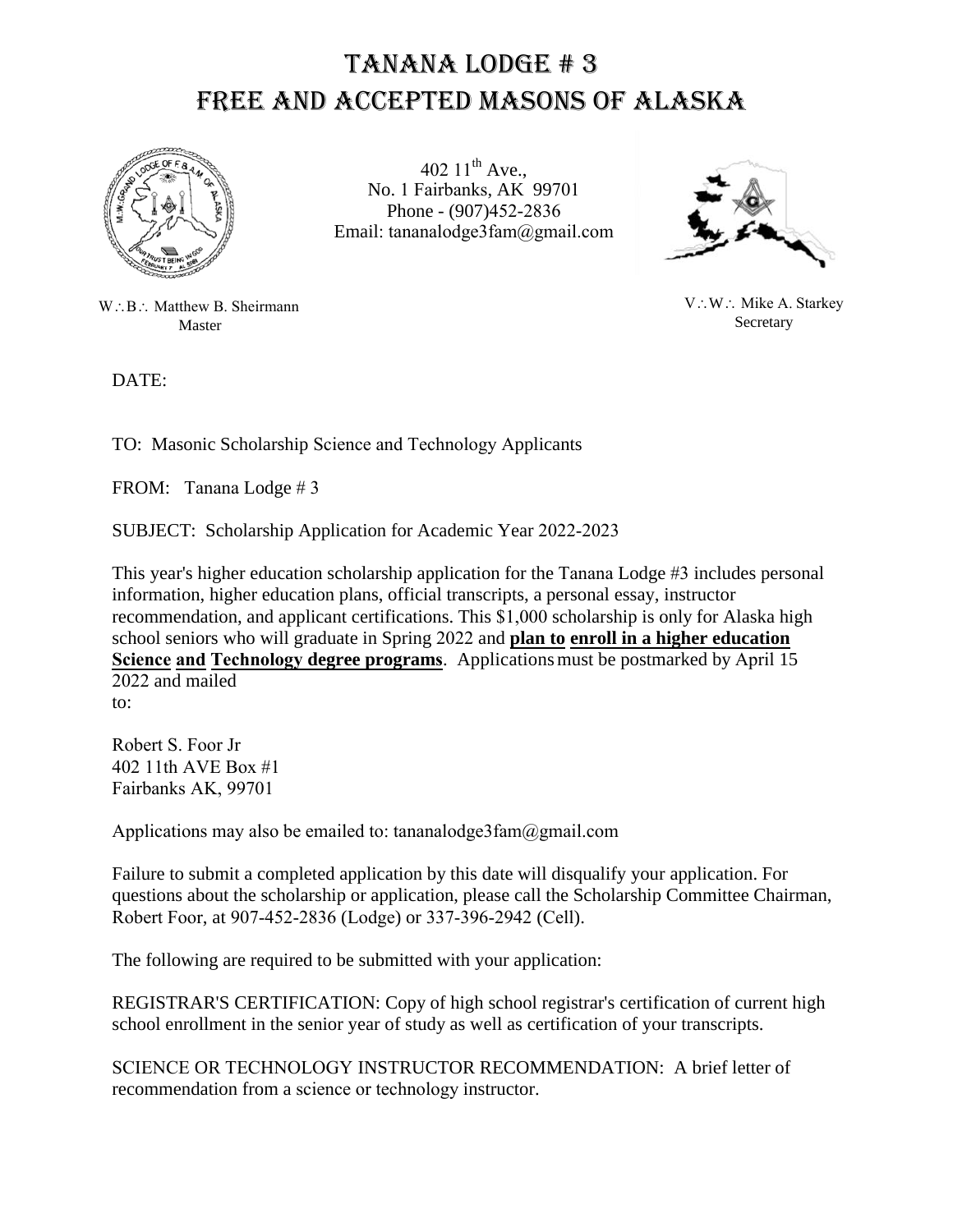PERSONAL ESSAY: No more than 2 pages, describing educational goals and objectives, plans and time frame for meeting these goals, and plans for utilizing education following degree completion. Be as specific as possible about your goals and objectives, and the reasons you are choosing this form of higher education. The scholarship award committee places high relative importance on the essay.

Attach a copy of official high school transcripts, and SAT or ACT test scores, if available. Please note these must be certified by high school registrar in the form below.

| PART A: PERSONAL INFORMATION |  |
|------------------------------|--|
|                              |  |
|                              |  |
|                              |  |
|                              |  |
|                              |  |
|                              |  |
|                              |  |
|                              |  |

## PART B: HIGHER EDUCATION PLANS

Specify the college or institution that you will attend during the 2022-2023 academic years and why you have chosen this particular institution, as well as a copy of your letter of acceptance. Name of university, college, school or institution:

Address

| $\sim$<br>ັບ | $-0.40$<br>-21 F<br>$\cdots$ | -<br>.<br>ш |
|--------------|------------------------------|-------------|
|              |                              |             |

\_\_\_\_\_\_\_\_\_\_\_\_\_\_\_\_\_\_\_\_\_\_\_\_\_\_\_\_\_\_\_\_\_\_\_\_\_\_\_\_\_\_\_\_\_\_\_\_\_\_\_\_\_\_\_\_\_\_\_\_\_\_\_\_\_\_\_\_\_\_\_\_\_\_\_\_\_\_

During the academic year you will attend consecutive terms from through  $\mu$ 

Why did you choose this institution?

Your major area of study will be \_\_\_\_\_\_\_\_\_\_\_\_\_\_\_\_\_\_\_\_\_\_\_\_\_\_\_\_\_\_\_\_\_\_\_\_\_\_\_\_\_\_\_\_

The degree program for which you will be enrolled:

Associate Bachelor

## PART C: ACTIVITIES, AWARDS AND EMPLOYMENT

List high school extracurricular activities: (e.g., student government, civic, school clubs)

| <u>.</u> |  |
|----------|--|
|          |  |
|          |  |
|          |  |